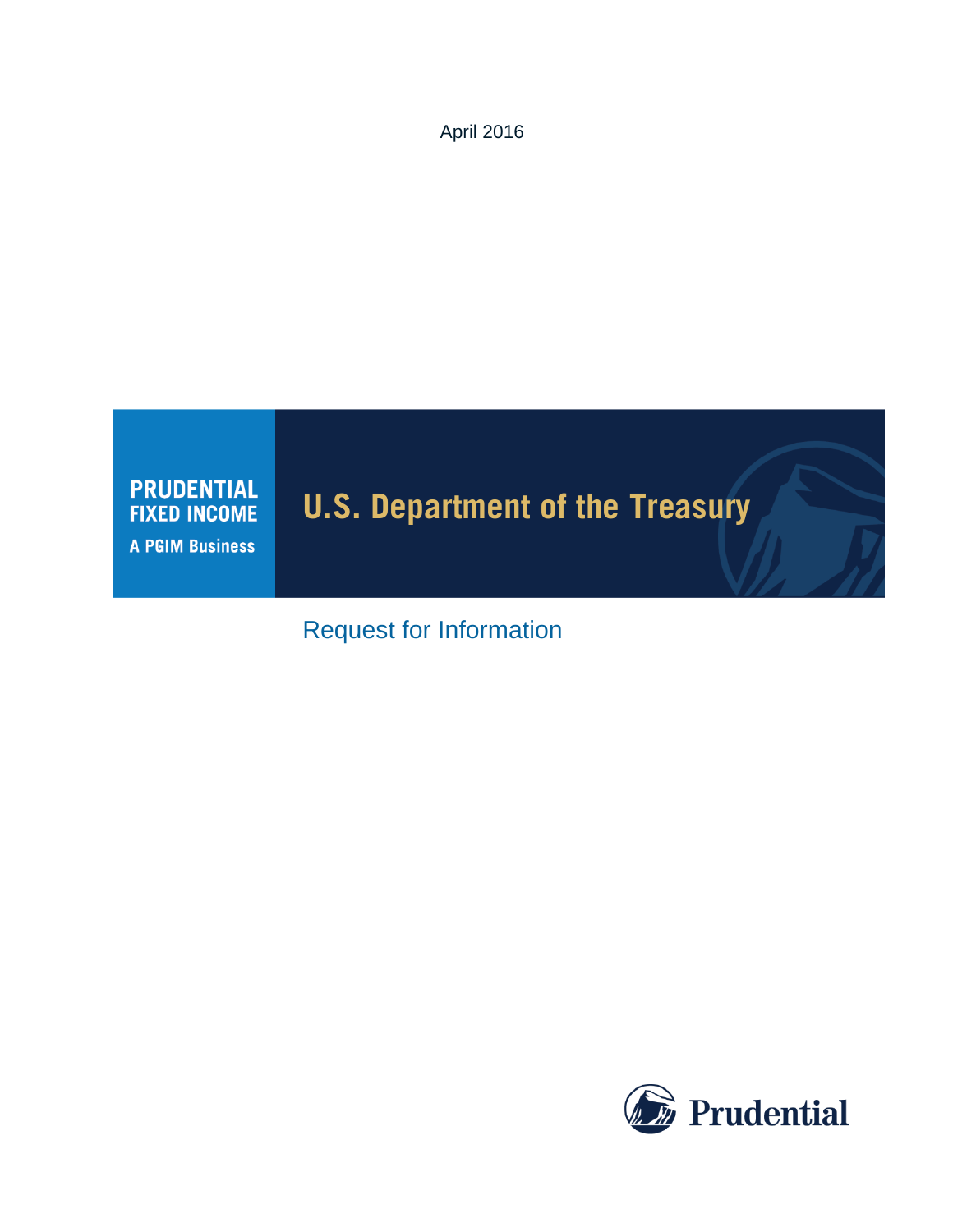# **Questions for Public Comment**

Treasury requests comment on the questions below. These questions are intended to solicit views on the implications of changes to U.S. Treasury market structure, including changes to financing markets (i.e., the repurchase agreement market) using Treasury securities, for liquidity provision, and market functioning. We also welcome any input on the current market structure and how participants believe U.S. Treasury market structure will evolve in the coming years.

Have there been changes in the nature of liquidity provision, or demand for liquidity, in the U.S. Treasury market? If so, are these trends different in the futures, dealer-to-customer, or interdealer broker (''IDB'') market, or in the ''on-the-run'' and ''offthe-run'' sectors, or across different types of Treasury securities (e.g. bills, nominal fixed rate coupon securities, nominal floating rate securities, and inflation indexed securities)? Which factors have been responsible for any observed trends in liquidity provision and/or demand? In addressing those questions, please consider the dealer-to-customer market, trading on IDB platforms, and in the futures market, as applicable, and please provide or refer to data and/or analysis that support you r conclusion.

There is strong evidence that the demand for liquidity has increased significantly across the different segments of the U.S. Treasury market. On-the-run premiums are relatively high despite sizeable and frequent issuance (Exhibits 2 and 3). We believe the anonymity, liquidity, and implicit leverage embedded in futures contracts are causing prevalent "richness" of those instruments relative to comparable cash Treasury securities (Exhibit 8). Nominal Treasury securities as a whole are pricing at a discount relative to comparable risk-free interest-rate curves (Exhibits 5 and 7). Off-the-run Treasuries have become significantly less liquid relative to on-the-run (OTR) Treasuries, futures contracts, and interest-rate swaps. The lack of liquidity in off-the-run issues can be so severe during times of stress that we will refrain from transacting in these securities given their extremely wide bid/ask spreads. Finally, TIPS suffer from an illiquidity price discount (Exhibit 4) considering that they are significantly less liquid than nominal Treasury securities or inflation linked interest-rate swaps.

Factors contributing to these pricing dynamics include: a) regulatory frictions imposed on primary dealers, resulting in limited risk taking capability and/or balance sheet capacity,<sup>1</sup> b) limited access to balance sheet for non-dealer entities, particularly for repurchase agreements, and c) an evolving market structure away from over-the-counter (OTC) voice execution towards an electronic, centralized structure. This evolution has resulted in the ascent of IDB platforms that arguably enhance the liquidity of futures and OTR Treasury securities, while worsening the liquidity in off-the-run Treasury securities.

As noted, one of the major factors affecting pricing dynamics has been the added/increased capital requirements for dealers, constraining their ability to hold positions on their balance sheets. In addition, the scrutiny on dealers' balance sheets has increased as the frequency of balance sheet reporting has accelerated from quarterly to monthly—and in some instances, even daily. Within the cash Treasuries market, these regulations have contributed to wider bid/ask spreads and have affected trade sizes. In particular, the liquidity in coupon STRIPS has decreased as there are a limited amount of broker/dealers that trade these securities, resulting in dramatically wider bid/ask spreads.

Another indication of liquidity in the Treasury market can be observed in the relationship between Treasuries and interest-rate derivative curves, such as LIBOR and the overnight-index swap (OIS). Based on these measures, Treasuries have priced near historically cheap levels on a relative basis over the past year.

#### In addition, please consider the following questions, as applicable:

#### a. How do you define liquidity? How do you define liquidity provision?

We define liquidity as the extent to which an asset can be bought or sold within a minimal bid/ask spread. It is the ability to convert cash into the acquisition of an asset with a minimal loss in value, or the ability to sell an asset for cash with a minimal loss in value.

We define liquidity provision as the ability to quickly transact at a single price and point in time—in large size—with a dependable and consistent bid/ask spread in all market environments. Liquidity provision also encapsulates the role of principal risk takers to provide liquidity, warehouse risk, and otherwise distribute risk into the market in an orderly way.

 $\overline{a}$ 

*<sup>1</sup> SLR and capital requirements.*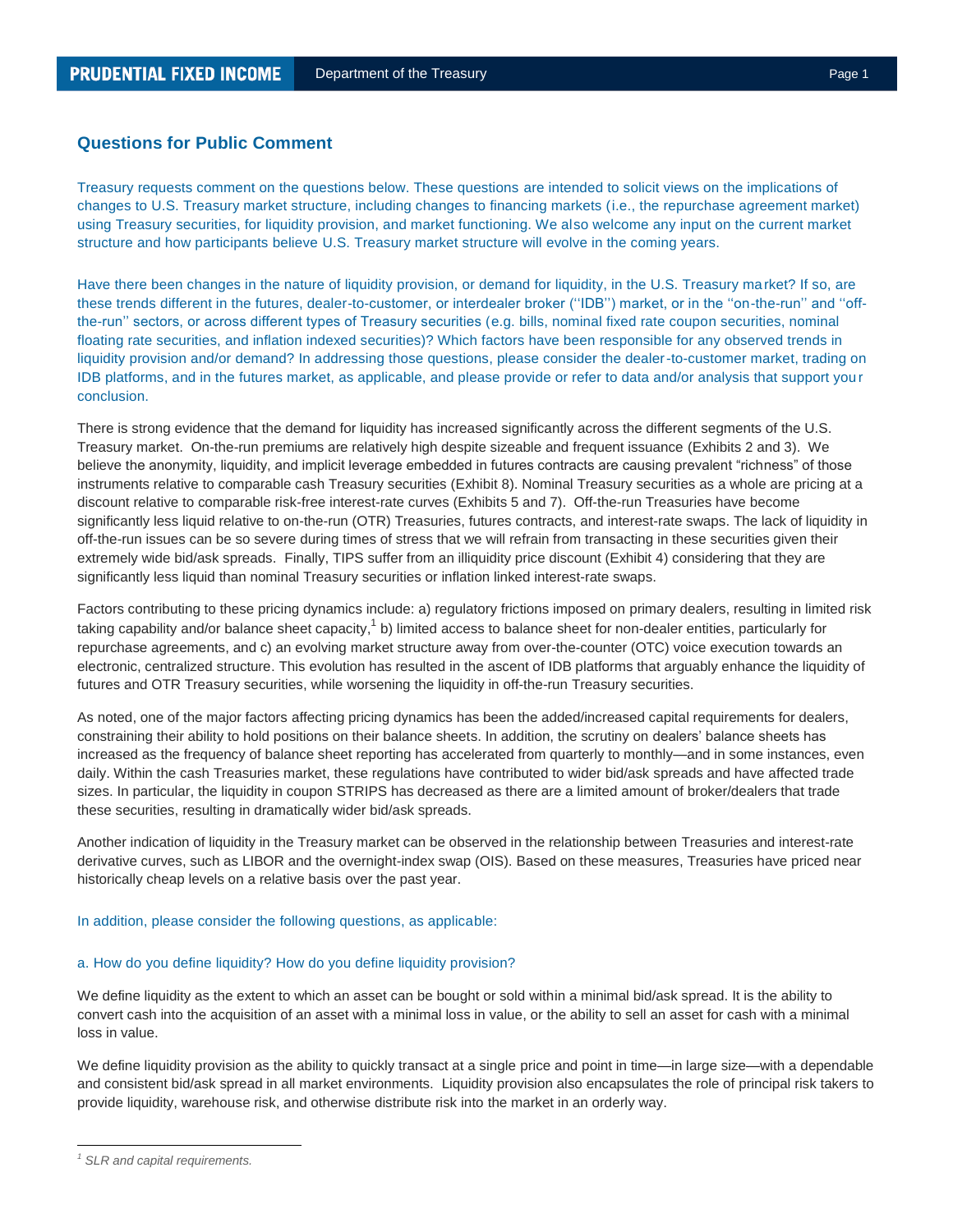b. Which measures are most indicative of the degree of liquidity? How might these measures be refined or expanded, if you were not limited by the availability of data?

We consider volume traded within a minimal time window, within a tight price bid/ask spread as the most indicative measure of the degree of liquidity.

We also consider the quantities that can be transacted behind the bid or offer as indicative of the depth of the market, as depicted in Exhibit 1.



**Exhibit 1. Market Depth: OTR Treasuries (\$ billions)**

*Source: JP Morgan as of April 2016. Market Depth is defined as the top 3 bids plus the top 3 offers, divided by two. A snapshot is taken every 5 minutes between the hours of 8:30 and 10:30am, and then the 24 snapshots are averaged.*

#### c. How do different indicators provide information on different aspects of liquidity, and in what ways?

There are a number of different indicators that reveal relevant levels of liquidity that are priced into different segments of the Treasury market. One such indicator is commonly referred to as "on-the-run liquidity premium," as measured by a fitted-yield curve / yield-deviation differential between the  $4<sup>th</sup>$  old off-the-run issue versus the current on-the-run, as observed in Exhibit 2. And as seen in Exhibit 3, OTR Treasuries have richened versus an off-the-run equivalent across the yield curve.



#### **Exhibit 2. Liquidity Premia: OTR 10-Year vs 4th Old: Yield Deviation, Daily Observations with 3-month Moving Average Trend Line (bps)**

*Source: Prudential Fixed Income and Bloomberg as of April 2016.*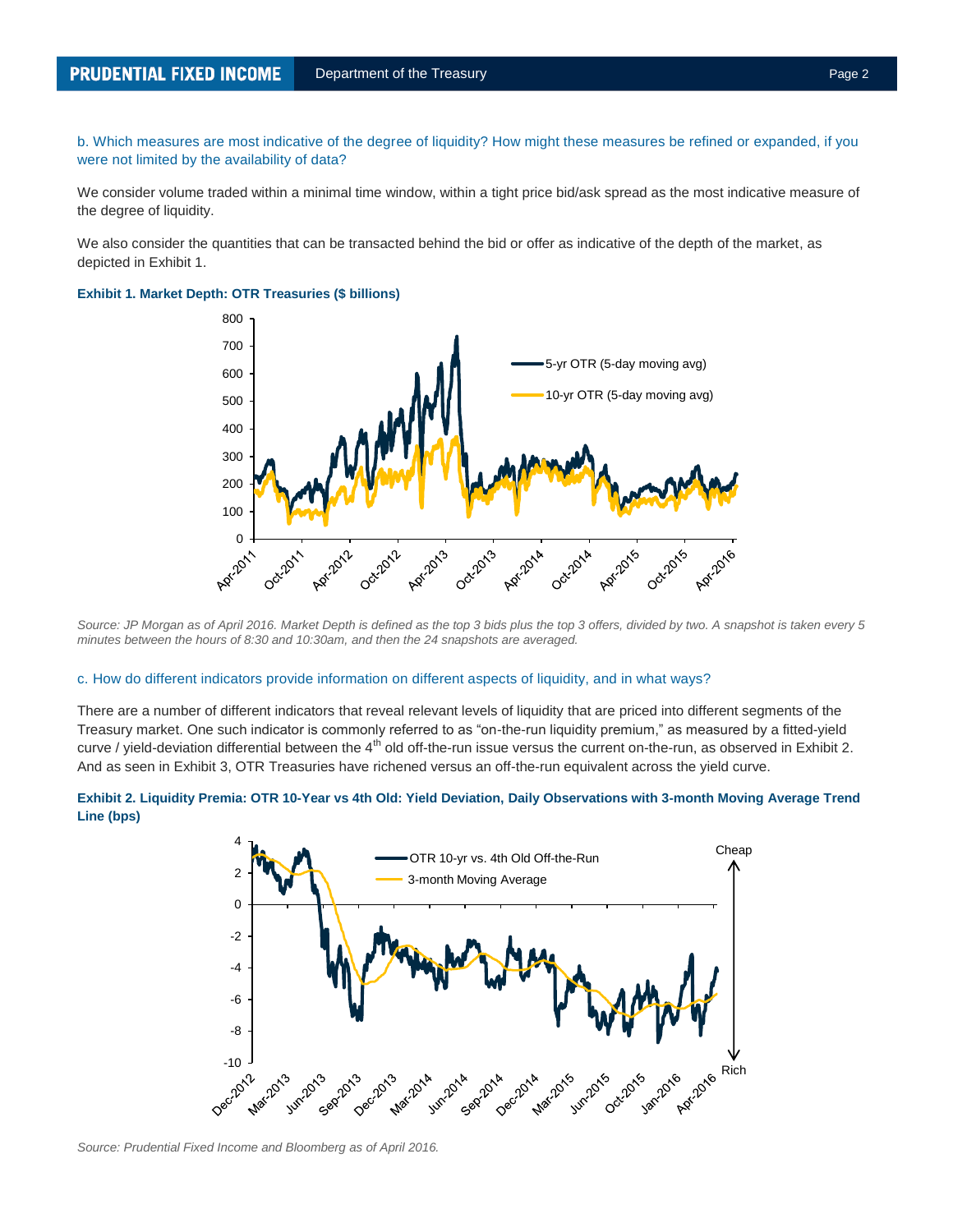

# **Exhibit 3. Liquidity Premia: OTR vs 4 th Old Yield: Deviation (Rolling 6-month Average) (bps)**

#### *Source: Prudential Fixed Income and Bloomberg as of April 2016.*

In addition, there is evidence that some illiquid segments of the Treasury market, such as the TIPS market, suffer from an illiquidity yield premium, as observed in Exhibit 4.



### **Exhibit 4. TIPS' Illiquidity Yield Premium (bps)**

*Source: Prudential Fixed Income, Bloomberg as of April 2016. The TIPS Illiquidity Premium is calculated as the difference between the 10-Year Zero Coupon Inflation Swap Rate (per Bloomberg) and the implied average 10-Year inflation rate derived from Prudential Fixed Income's fitted spot U.S. Treasury and U.S. TIPS models. We then back out Prudential Fixed Income's fitted nominal 10-Year Swap Spread. The bps differential is our proxy for the premium commanded by investors for investing in cash Treasury Inflation Protected Securities.*

Furthermore, the comparative valuation of Treasuries to interest-rate derivatives, such as futures contracts and interest-rate swaps, indicate that the cash securities trade cheap, potentially compensating investors for their relative illiquidity when compared to the associated derivatives.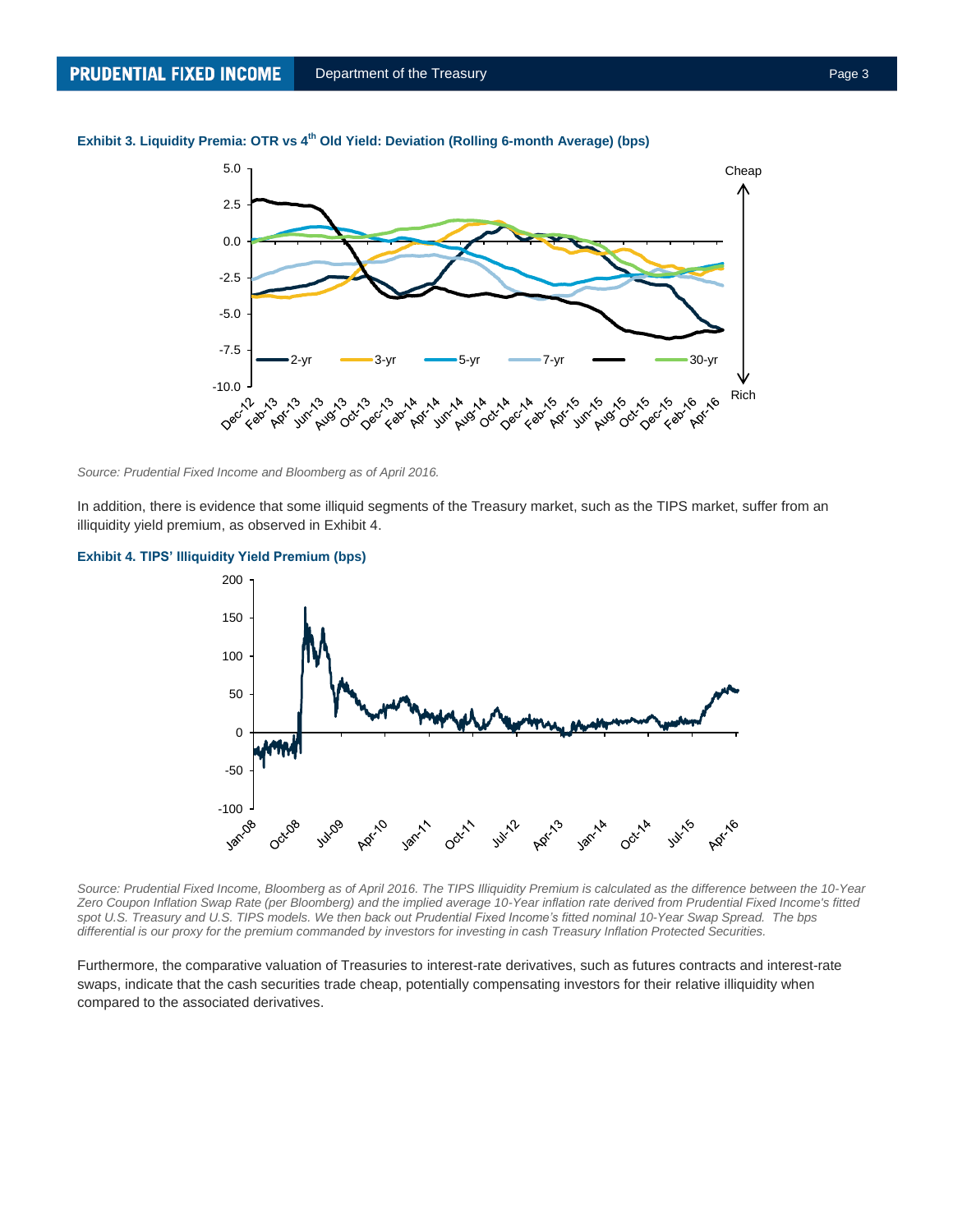

#### **Exhibit 5. The Richening of Fitted Swap Spreads (Difference between Modeled Par Libor and Par Treasury Rates) (bps)**

#### *Source: Prudential Fixed Income as of April 2016.*

#### d. Which measures best represent the resilience of liquidity, or the relationships between liquidity and volatility?

The resilience of liquidity can be measured by the depth of the market and the bid/offer spreads that are prevalent in all market environments. More specifically, we may consider the average trade size that can be completed within a bid/offer spread. For example, large trade sizes at a specific level could indicate that market participants are completing trades at their desired sizes, indicating broader acceptance of price levels and a market with fluid two-way flows. These conditions can reflect the resilience of liquidity as large trades are executable within a tight bid/offer in a consistent manner.

As has been previously described and observed in certain occurrences, such as the market events of October 15, 2014, the resilience of liquidity has potentially become less dependable. In periods of muted volatility and relatively normal market conditions, participants using high-frequency trading techniques appear to help liquefy activity across the electronic trading platforms. However, bouts of increased volatility—October 15, 2014, for example—indicate that liquidity availability may be withdrawn to some degree as volatility increases. Indeed, the variations in liquidity conditions that were described in the Joint Staff Report regarding the events on October 15, 2014, reflect some measures of ample liquidity, such as bid/ask spreads and the yield dispersion around a fitted yield curve. Yet, other measures, including price impact coefficients, surged on October 15, 2014, indicating that liquidity resilience has become more dependent on market conditions amid the increased presence of principal trading firms (PTFs) and firms using high-frequency trading tactics.

# e. To what extent are these measures of liquidity and the resilience of liquidity different from measures used in other markets that have witnessed similar market structure changes? What are the idiosyncratic factors unique to Treasury cash markets that may cause these measures to differ?

In comparing the Treasury market to the corporate bond market, for example, the former has several unique characteristics. One of the foremost features is that Treasuries are relatively homogeneous securities and, therefore, are better suited for electronic trading and the potential use of algorithmic trading strategies. The use of Treasuries for collateral also supports demand for the securities during volatile periods and could consequently enhance liquidity in the Treasury market in these instances.

The heterogeneous characteristics of corporate securities lend themselves to more bilateral over-the-counter (OTC) trading and make it challenging to effectively utilize algorithmic trading strategies. In addition, corporate bond trades are generally smaller in size as there is no central order book within the corporate market.

An additional difference between the asset classes is that Treasuries often command a premium at issuance, while investment grade corporates often require notable spread concessions when pricing, particularly during periods of heighted volatility within the corporate markets.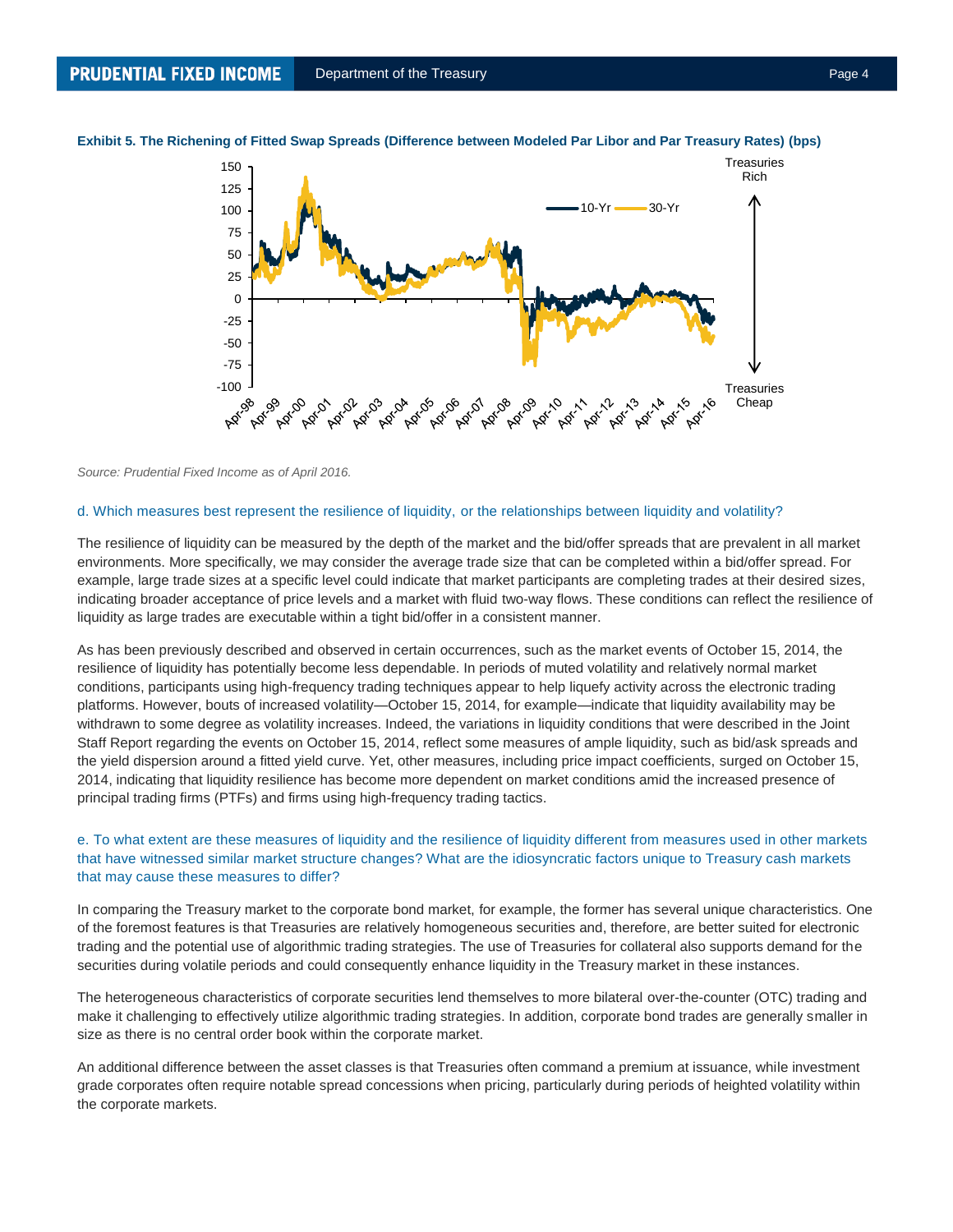## **Exhibit 6. Investment Grade New Issue Concessions (bps)**



*Source: Prudential Fixed Income estimates. Investment grade issuance from 10/27/2014 to 2/23/2016. Data point size scaled by issue book size. Issues less than \$500mm excluded.*

#### f. What changes, if any, have you observed in these measures over recent years? Over recent months?

The following Exhibits display the dramatic, recent richening in interest-rate swap spreads and futures contracts. Most recently, a persistent cheapening of cash Treasury securities versus both interest-rate swaps (swap spreads) and futures contracts (futures basis) reflects: a) less relative liquidity for cash Treasury securities and b) lack of available leverage for cash Treasury securities due to balance sheet constraints.

## **Exhibit 7. The Significant, Recent Richening in Long-Term Swap Spreads (Fitted Swap Spreads, Difference between Modeled Par LIBOR and Par Treasury Rates) (bps)**



*Source: Prudential Fixed Income, Bloomberg as of April 2016.*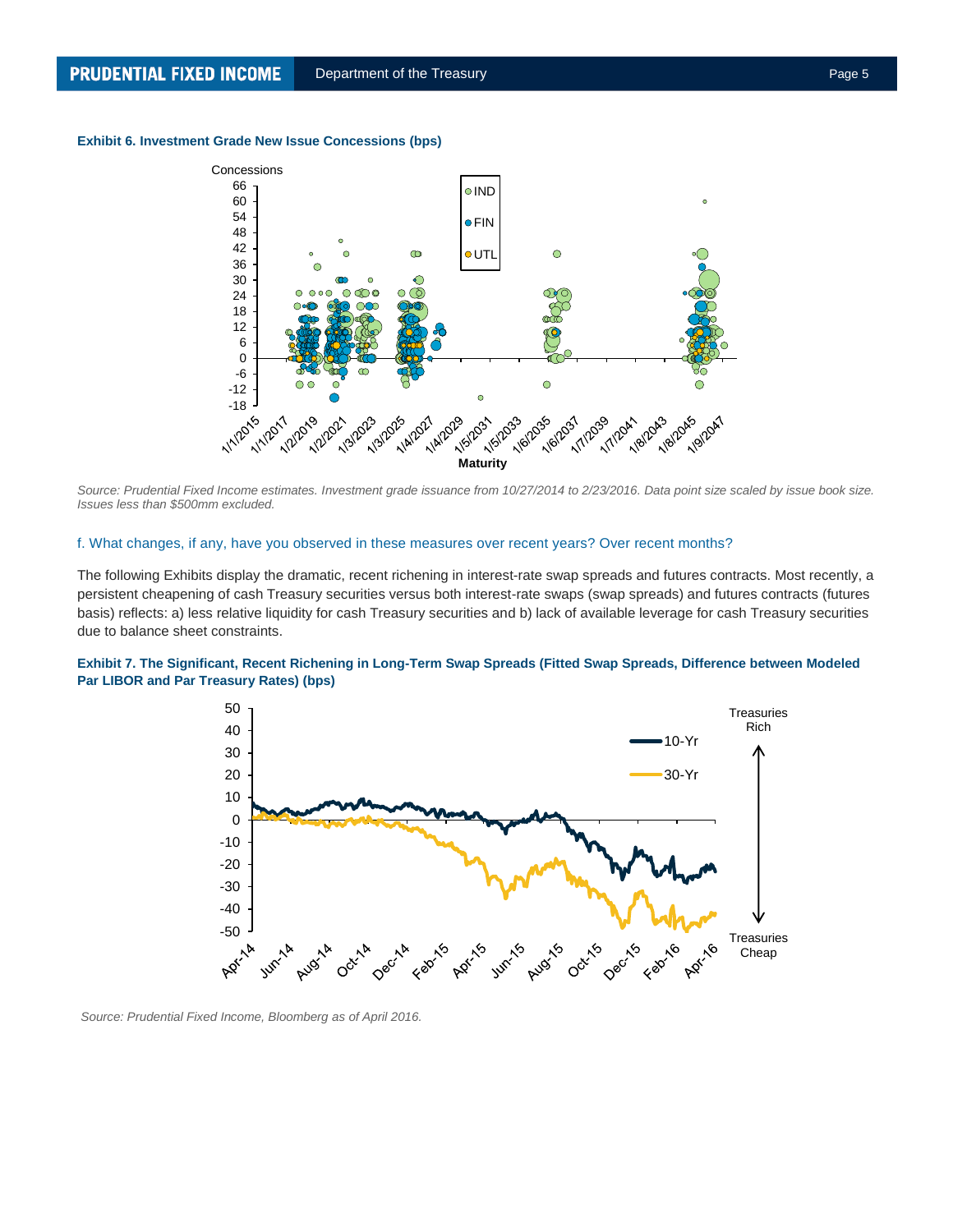#### **Exhibit 8. A Similar Dynamic Has Recently Occurred with Futures Contracts**



*Source: Prudential Fixed Income, Bloomberg as of April 2016.*

g. What microstructure features of the U.S. Treasury futures and cash markets, including both IDB venues and dealer toclient markets, have affected the functioning, liquidity, efficiency and participation in these markets? What features have affected the functioning of the Treasury market as a whole?

For relatively small Treasury trades, liquidity during normal market conditions has been enhanced by electronic trading platforms, high-frequency trading techniques, and central order books. However, in terms of liquidity provision, the increasing influence of these combined factors may impair principal risk takers to effectively provide ample liquidity. The speed advantage and volume concentration among PTFs and high-frequency traders (HFTs) on inter-dealer broker (IDB) trading platforms calls the dependable nature of their underlying liquidity into question. From our perspective, the lack of dependable liquidity present in IDB platforms inhibits primary dealers' risk taking ability when pricing dealer-to-client flow.

Electronic trading platforms, such as TradeWeb and Bloomberg, have increased the trading efficiency for buy side firms in the request-for-quote (RFQ) format when transacting with primary dealers. Straight through trade processing also increases efficiencies and helps limit trade input errors.

Electronic futures trading and central limit order books have increased participation and broadened the use of futures contracts. Trading costs have decreased and ease of execution has made futures contracts more economically feasible.

PTFs—or those conducting high-frequency trading tactics—have generally been an impediment within the Treasuries market. These firms generally impede dealers' ability to provide liquidity to end users. In our opinion, suggestions that PTFs could eventually replace dealers are tenuous because most of these firms are less regulated than dealers, hold minimal amounts of capital, and the potential failure of one, or several, of these entities could contribute to widespread systemic risk.

In addition, PTFs generally do not take principal risk as they tend to conclude each day with flat exposures. Rather, it is the dealer participants that remain the principal risk takers, and as a result, they promote trading functionality throughout the primary and secondary markets.

# 1.2 What changes, if any, have you made or observed in investment, hedging, and trading practices in response to shifts in Treasury market structure?

Changes in the Treasury market's structure have required longer time horizons for investment transactions. For example, when transacting in large size, longer time frames are needed in order to execute at the best price given a lack of market depth. Longer time horizons not only pertain to hedging or risk reducing transactions (see above), but also pertain to non-hedging or alpha producing strategies as well.

Another change we've observed is that dealers are disincentivized to provide leverage via the repo market due to regulatory constraints.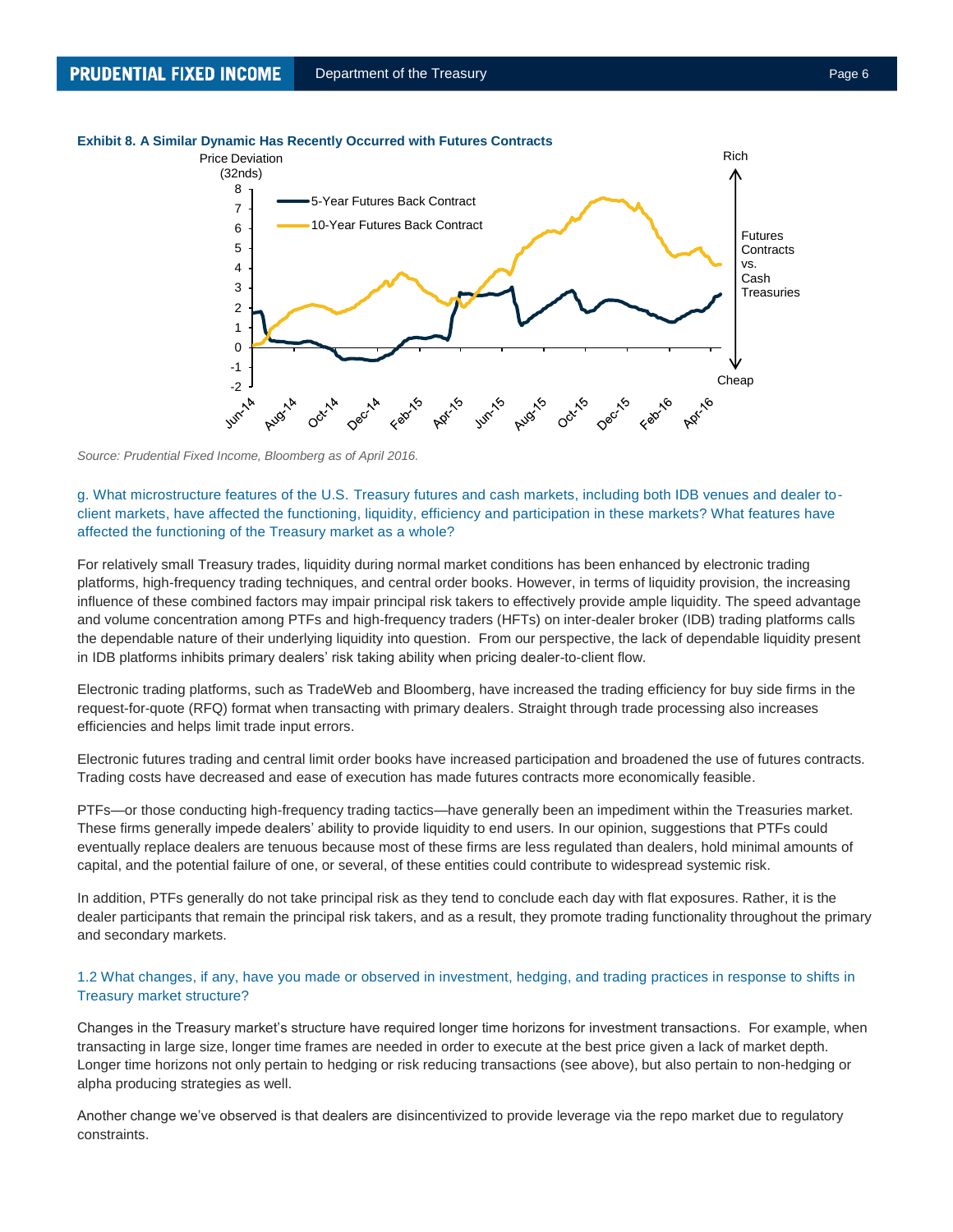Coupon STRIPS have also become less liquid due to increased capital charges. Off-balance-sheet securities, including futures contracts, have consequently richened as they are preferred over cash securities as indicated by the increase in implied repo rates.

Dealers are also less likely to hold positions, and they rely on the brokers' screens, which increases volatility in the Treasuries market. In the past, it was easier for dealers to absorb positions, requiring less buying and selling across the brokers' screens and, therefore, limiting price movements of the respective securities.

In addition, derivatives, such as Treasury futures, drive the pricing of their cash equivalents in the current environment. Thus, cash Treasuries derive their value from the more liquid futures contracts given the latter's ease of transaction, tight bid/ask spreads, and transaction anonymity.

# 1.3 How does the way in which you transact in or provide liquidity to the U.S. Treasury market change during periods of stress?

During periods of heightened volatility, off-the-run Treasuries have become significantly less liquid relative to OTR Treasuries, futures contracts, and interest-rate swaps. The lack of liquidity can be so severe, that we will refrain from transacting in off-therun securities during times of stress given the extremely wide bid/ask spreads. Under these conditions, larger trades could incur a greater cost due to the market's relative "thinness." It is an environment where dealers are forced to charge more due to their inability to warehouse risk for notable periods of time.

1.4 Looking forward, do you anticipate significant changes in the structure of the U.S. Treasury market absent further regulatory changes? What would be the key benefits and/or risks of these changes in market structure? What key factors are likely to drive these changes? What changes are you planning to your firm's investment and trading policies, strategies, and practices?

Absent further regulatory changes, supplementary leverage ratios and increased capital requirements could continue to reduce the economic justification of liquidity providing businesses. Given that HFTs and PTFs are not typically bound by the same level of regulation, they may continue to gain market share and potentially crowd out primary dealers. The potential "equitization" of the market through a central order book is becoming a possibility in the minds of some participants.

We will continue to increase our access to and use of technology, including electronic trading platforms, such as TradeWeb and Bloomberg. As our use of technology continues to expand, our trading practices could potentially shift to smaller lot sizes, fewer block trades, and more frequent trading.

In terms of potential changes in market structure, suggestions for a clearinghouse structure for the repo market could greatly improve liquidity in the Treasury market. Centrally cleared repo would limit dealers' capital needs for existing repo positions and would economically incentivize greater participation. Counterparty risk would marginally decrease as the clearinghouse would theoretically offer better credit than an individual firm. However, obtaining the capital required to start a clearinghouse may prove challenging, but should not prevent its development. The eventual creation of a clearinghouse could be encouraged and/or driven by the Treasury Department, other regulatory entities, or by market participants if the liquidity in repo markets hinders properly functioning markets. One notable step is that firms would need to create the requisite documentation process before trading through the clearinghouse.

A clearinghouse for the financing market could improve liquidity in the U.S. Treasuries market as long as enough market participants are permitted and/or able to participate. Dealers already have access to the Fixed Income Clearing Corporation (FICC) for dealer-to-dealer transactions, so a central clearinghouse would need to include other market participants for the central clearinghouse to add value. Insurance companies, REITs, supranationals, foreign central banks, asset management companies, money market funds, regional banks, and securities lenders would need to be able to utilize the central clearinghouse in order for it to add value. The cost or ability of funding the central clearinghouse may be prohibitive for some of these entities, but as each entity enters the central clearinghouse, liquidity will increase in the financing market as more of the market activity is removed from dealers' balance sheets.

We also anticipate market participants may continue migrating towards futures contracts in lieu of cash Treasuries given the anonymity, liquidity, and implicit access to leverage. As observed in Exhibits 9-12: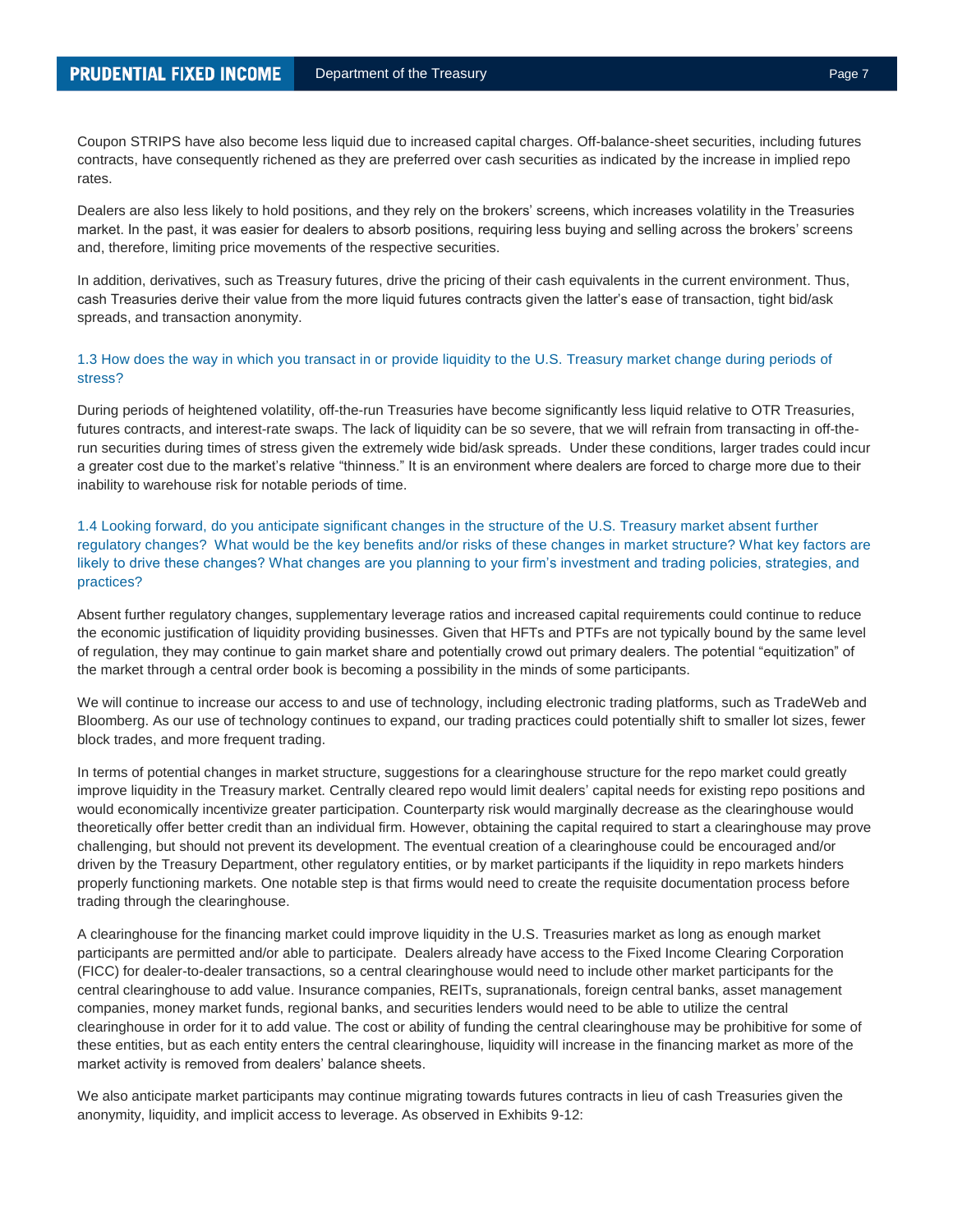1. Asset managers have continued to build net open-interest positions across the futures complex, according to data compiled by the CFTC.



**Exhibit 9. Asset Manager Net as % of Total Open Interest**

*Source: U.S. Commodity Futures Trading Commission, Bloomberg as of April 2016.*

2. As a result, much of the futures complex trades "rich" to cash Treasuries of similar tenors.



# **Exhibit 10. The "Richening" of Futures Contracts**

*Source: Prudential Fixed Income as of April 2016.*

3. Our own internal transaction data show the increase in trade frequency and trade volume in the futures complex relative to cash Treasury securities over the past several years.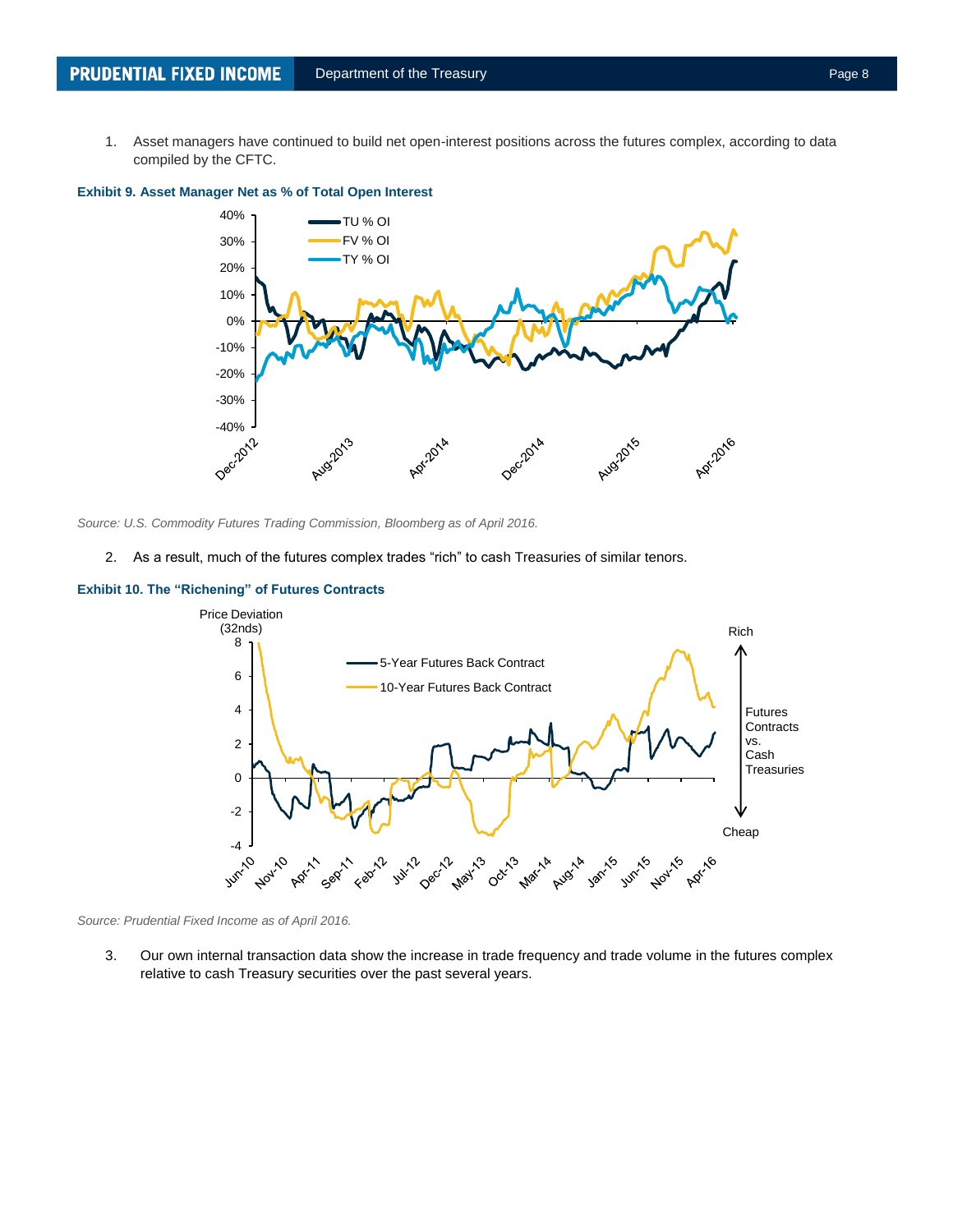**Exhibit 11. Prudential Fixed Income: More Frequent, Higher Volumes of Futures Trades vs Cash Transactions (% of Treasury Transactions, in Notional Market Value, Rolling 1-Year Average)**



*Source: Prudential Fixed Income as of April 2016.*





*Source: Prudential Fixed Income as of April 2016.*

1.5 What changes to the U.S. Treasury market structure, whether through public or private sector initiatives, might be advisable given the recent and expected future evolution? What role should the public sector play in driving or facilitating these changes?

We believe the development of a repo clearinghouse would have a positive effect on the market and would generally be regarded as a utility within the marketplace. It could increase the availability of leverage, and as a result, the Treasury could likely experience a reduction in funding costs. The implementation of a swaps clearinghouse may serve as a model for the development of a repo facility.

A couple of initiatives could be used to improve liquidity in the STRIPS market. One option is to make principal and coupon STRIPS fungible, similar to other developed rates markets. The key benefit would be to increase liquidity in coupon STRIPS, thus improving liquidity in these bonds and in the Treasury market as a whole. Another option, given the persistent demand for very long-duration principal STRIPS, is for the Treasury itself, in a regular and predictable manner, to issue a 30-year zero-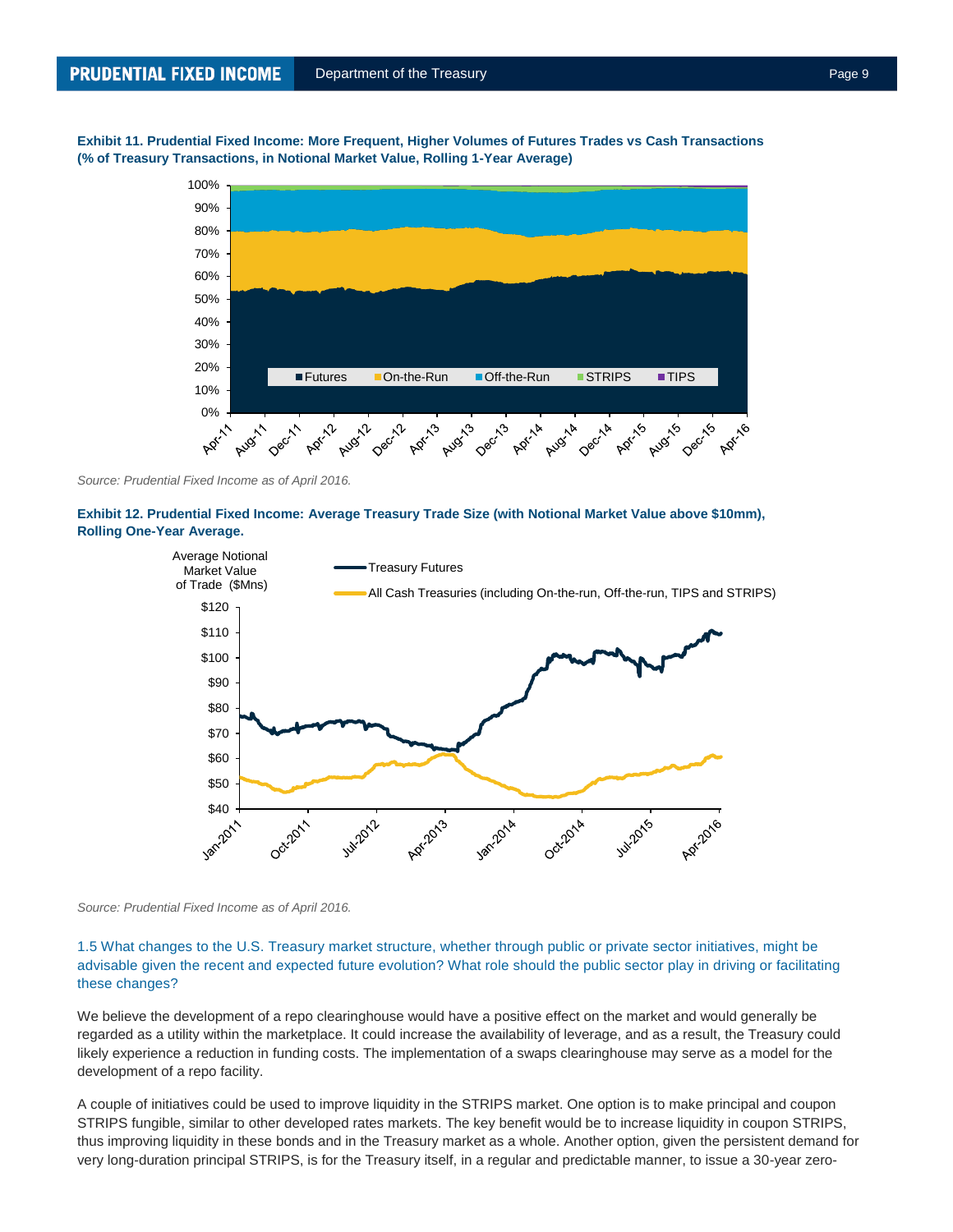coupon bond. This would eliminate the need for primary dealers to strip coupon-bearing bonds while alleviating balance sheet pressures from shorter-dated residual coupon cash flows. There is also the potential for the Treasury to issue these securities into a liquidity premium given their demand.

In addition, the Treasury could create a buyback program that buys discounted, less liquid issues in the open market. By buying cheap issues and funding the buybacks with issuance of rich on-the-run securities, the Treasury could enhance liquidity in these issues, while decreasing its borrowing costs. A buyback program could also alleviate some dealer positions that have become balance sheet intensive. Furthermore, dealers could be more likely to buy securities from investors if they know that the Treasury may be an eventual buyer of that security. We believe investors would be willing participants in such a buyback program as it would offer an opportunity to move into more liquid issues.

Another change could involve the Treasury's issuance of 20-year securities to fill in the 15 to 20-year part of the yield curve with a current-coupon issue rather than a more seasoned, off-the-run position offering less liquidity in the cash market.

# 1.6 What are the benefits and risks from the increased speed with which secondary market transactions take place? Do these benefits and risks differ across individual products (e.g. on-the-run versus off-the run securities)? How have market participants and trading venues responded to, or facilitated, improvements in speed, and how, if at all, should policy makers respond?

Firms using high-frequency trading tactics essentially align with on-the-run securities on electronic platforms and maintain market depth in these securities under normal market conditions. However, when conditions change, the risks presented by their ubiquitous market presence manifest in rapidly deteriorating liquidity and heightened potential for an algorithmic failure (as was the case with Knight Capital). We believe capital requirements for HFTs and PTFs could reduce the risks posed by such failures.

Policy makers could consider making firms that use low-latency, algorithmic trading strategies without assuming principal risk overnight to assume some level of principal risk. Given that PTFs represent 50% of the daily trading volumes without accepting principal risk on a closing basis, this underscores their objective of miniscule, short-term gains without improving market functionality.

1.7 To what extent have changes in Treasury financing markets affected liquidity in cash Treasury markets, and what is the best evidence of those effects? Looking forward, do you anticipate major changes in the Treasury financing markets and how would this impact the functioning of the cash Treasury markets? How have firms modified their trading strategies in response to, or in anticipation of, these changes? What changes in Treasury financing markets could improve market efficiency? What are the potential benefits and risks to the Treasury market of increased access to central clearing of Treasury repurchase agreement ("repo") transactions?

Liquidity in the cash Treasury market has decreased as a result of changes in the financing markets. The move to off-balancesheet trades, such as those involving interest-rate futures and interest-rate swaps, is reflected by the increase in the implied repo rate of futures contracts and deeply negative swap spreads.

To reiterate a prior suggestion, a clearinghouse structure for the repo market could greatly improve liquidity in the Treasury market. Centrally cleared repo would limit dealers' capital needs for existing repo positions and would economically incentivize greater participation. Counterparty risk would marginally decrease as the clearinghouse would theoretically offer better credit than an individual firm. Again, obtaining the capital needed to start a clearinghouse may prove challenging, but not insurmountable.

We believe that regulations have reduced the amount of balance sheet that is available to the financing market. The reduction has been extensive and the impact is visible in wider bid/ask spreads and wider spreads between money market tri-party rates and general collateral finance (GCF) repo rates. A clearinghouse could alleviate some of this pressure, but as previously stated, the clearing house concept is not a panacea if all or most market participants cannot or will not participate.

1.8 What share of trading (in the case of dealers, your own trading) is internalized? To what extent does it vary depending o n security type (e.g., on-the-run, off-the-run)? How has this changed over time and how do you expect it to develop? What implications for the Treasury market, if any, do you see as a result of these developments?

Our firm generally does not internalize trading.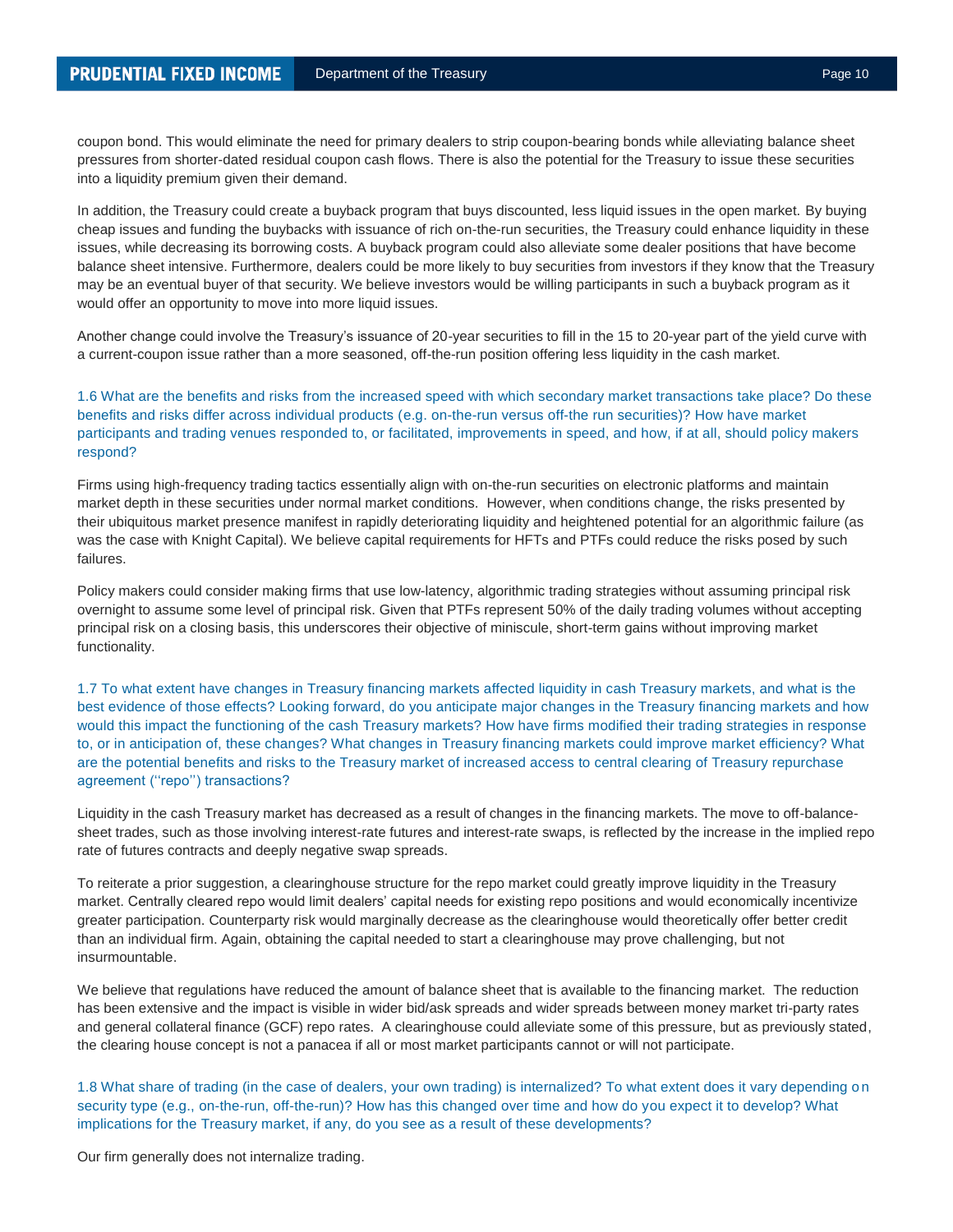# **Questions for Public Comment**

We request comment on the questions below. We are interested in what further steps the public and private sectors can take to address any outstanding risks, including operational risks to market functioning and risks to market integrity. We are also interested in the extent to which rules and practices applicable in other markets may be effective, in whole or in part, in improving the resilience of U.S. Treasury markets.

No comment.

2.1 Are the risk management controls currently in place at U.S. Treasury cash and futures trading venues, as well as firms transacting in those venues, properly calibrated to support the health of the U.S. Treasury market? Why or why not? Please list the types of controls that are employed, as well as planned changes or improvements. In addressing these questions, please consider the dealer-to-customer market, trading on IDB platforms, and the futures market, as applicable. In addition, please consider the following questions:

We cannot verify the risk management practices at other entities. One potential adjustment to risk management controls is that HFTs and PTFs should be subject to heightened regulatory oversight given their large share of the daily trading volume.

a. What policies and risk management practices at U.S. Treasury cash and futures trading venues, as well as at firms transacting in those venues, could be improved or developed to mitigate potential risks associated with increased automation, speed, and order complexity? Please consider the risks posed by trading, risk transfer, and clearing and settlement.

In our opinion, the use of a central counter party, such as the FICC, for high-frequency and principal-trading firms would contribute to more resilient market operations. Given the increased market presence of firms providing alternatives to the traditional registered broker/dealers and banks, the benefits provided by the CCP—including settlement netting, margin requirements and risk protocols—would benefit all market participants. The additional controls provided by a CCP would help to ensure that traditional market participants are appropriately aligned with other non-traditional liquidity providers. This is increasingly important as institutional investors who transact in the dealer-to-customer part of the market increase their focus on counterparty risk while relying upon the settlement efficiency in this highly liquid market.

b. To what extent should venue-level risk management practices be uniform across Treasury cash and futures trading venues? For example, should there be trading halts in the Treasury cash market and should they be coordinated between Treasury cash and futures markets, and if so, how? Should Treasury cash, futures, options, and/or swaps venues coordinate intraday risk monitoring, and if so, at what frequency? If there were trading halts, how should they be implemented for bilateral trading activity in the Treasury cash market? What would be the primary challenges in implementing such trading halts, particularly given that trading in the U.S. Treasury cash market is over-the-counter, global in nature, and conducted on a 24-hour basis?

We believe it may be too difficult to initiate a trading halt in an over-the-counter venue, such as the Treasuries cash market. It is unclear if trading halts even calm market conditions, or just cause additional panic as investors rush to execute trades before another trading halt takes place.

c. To what extent should U.S. Treasury cash market platforms be responsible for monitoring, identifying, and/or reporting suspicious trading activity?

If the technology is available to conduct such monitoring, the platforms should report activities that they deem as suspicious.

2.2 What internal risk controls are commonly employed by firms using automated, including algorithmic, trading strategies in the Treasury cash market? Are these different or similar to those used in the Treasury futures markets, and what are the reasons for any differences? How are such controls designed and triggered? How frequently are they triggered? What internal process controls commonly govern the implementation and modifications of trading algorithms?

No comment.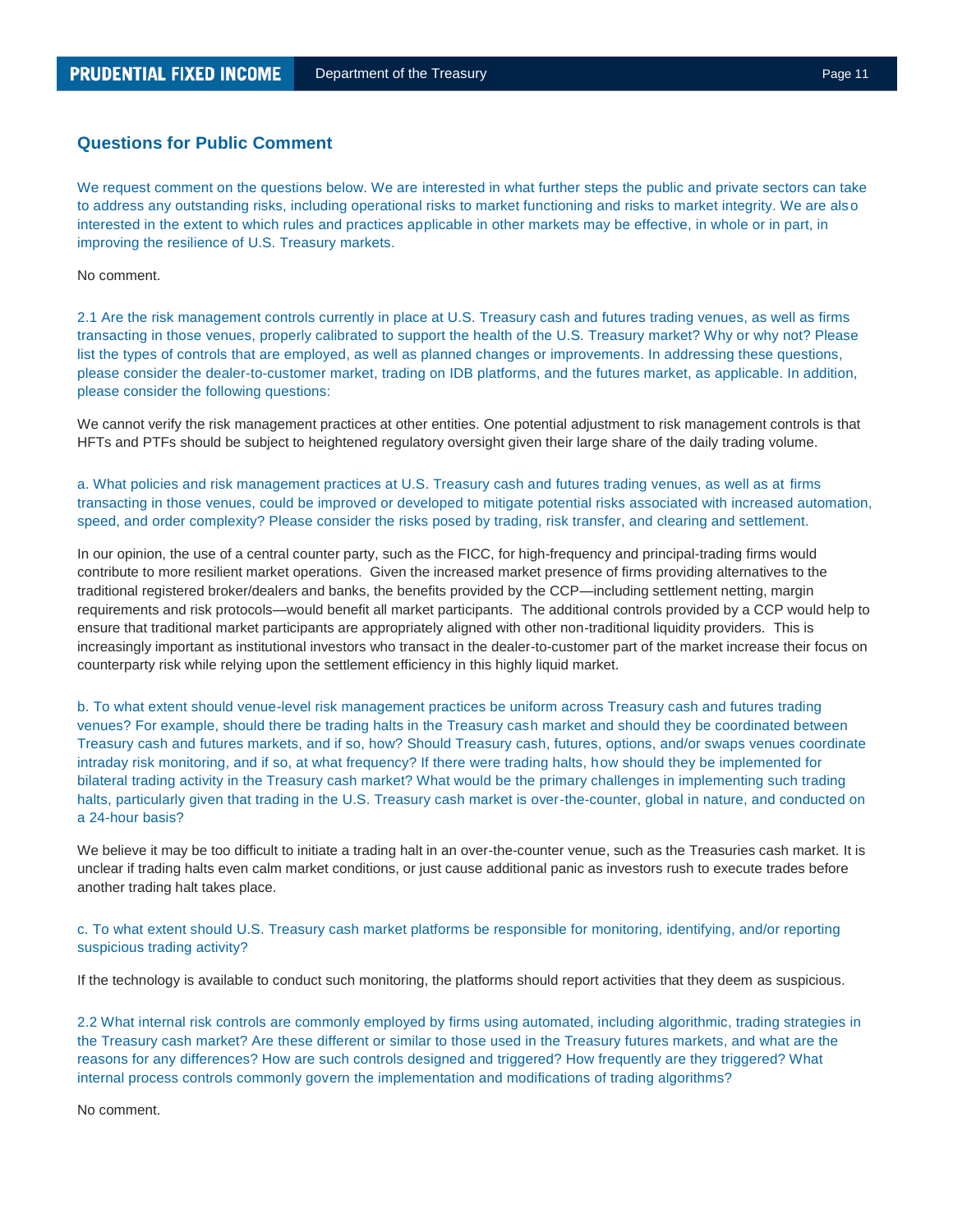2.3 What types of algorithmic trading strategies are commonly used by participants in the U.S. Treasury market? What features do those strategies have in common, and what features differ across strategies? What are the potential benefits and risks to an effective U.S. Treasury market functioning resulting from certain algorithmic trading strategies, certain order types, and/or particular trading venue policies or practices.

No comment.

2.4 How are best practices used in evaluating, and updating, risk management systems at a given firm? How does your firm make use of TMPG's best practices (referenced above) for operations in the Treasury cash market? How can best practice recommendations be utilized in order to reinforce market integrity? What are the benefits and limitations of best practice recommendations?

The Treasury Market Practices Group (TMPG) best practices recommendations are broadly aligned with the risk management framework for large institutional investors. While some components of the recommendations are only applicable to the dealer community, the overall concepts are consistent, and our firm adheres to the recommendations where applicable. The benefits to the practices have been most evident in the fail charge implementation, where the observed fails across the market have been reduced, thus limiting the counterparty exposure for our client accounts. The best practices reinforce market integrity by eliminating ambiguity via a set of uniform procedural steps. That said, the best practices are a set of recommendations, and they may not be followed by some participants in the dealer-to-customer portion of the market. These participants would mostly include non-U.S. institutional investors whose local regulations may be in conflict with certain aspects of the recommendations.

2.5 What are the benefits and risks associated with the current structure for clearing and settling Treasury securities transactions in the dealer-to-customer market and on IDB platforms, as applicable. For example:

a. Are intraday margining practices in the Treasury cash market for both cleared and non-cleared transactions currently sufficient to protect against counterparty risk, especially in light of the speed at which positions can be accumulated? What options are available to improve margining practices? Should the maximum potential intraday exposure of firms be calibrated relative to their level of capital? If so, how should it be calibrated? Are alternative measures of potential exposure more meaningful for automated trading strategies, and if so, which type of measures?

Margining practices provide a great example of the value of "knowing your customer," and the need for all parties in a transaction to conduct due diligence. For example, intra-day margining is not applicable to the institutional investor base. Even if it were possible, an extension of this concept to institutional investors would provide little benefit. Overall, we believe current margining practices are sufficient. However, for less regulated participants with minimal capital buffers, we believe intra-day margining requirements would have merit.

# b. Currently, there are no statutory requirements that require participants to centrally clear cash Treasury transactions. Should such a requirement apply to any participants, particularly those with large trading activity or large positions? Would the secondary market for cash Treasury securities benefit from broader participation in centralized clearing? Why or why not?

The concept of loss mutualization remains the largest obstacle in any central clearing model. Institutional investor separate accounts, mutual funds, and other investment vehicles do not introduce systemic risk into the clearing environment and, therefore, have limited ability to share in the losses of a central clearing platform. There has been a lot of research conducted on these topics following the recent swaps clearing conversion. For example, the various central counterparty clearing (CCPs) houses have different models, and the collateral segregation models vary as well. Thus, the concept of centrally clearing cash transactions would encounter the same challenges that exist with centralized swap clearing.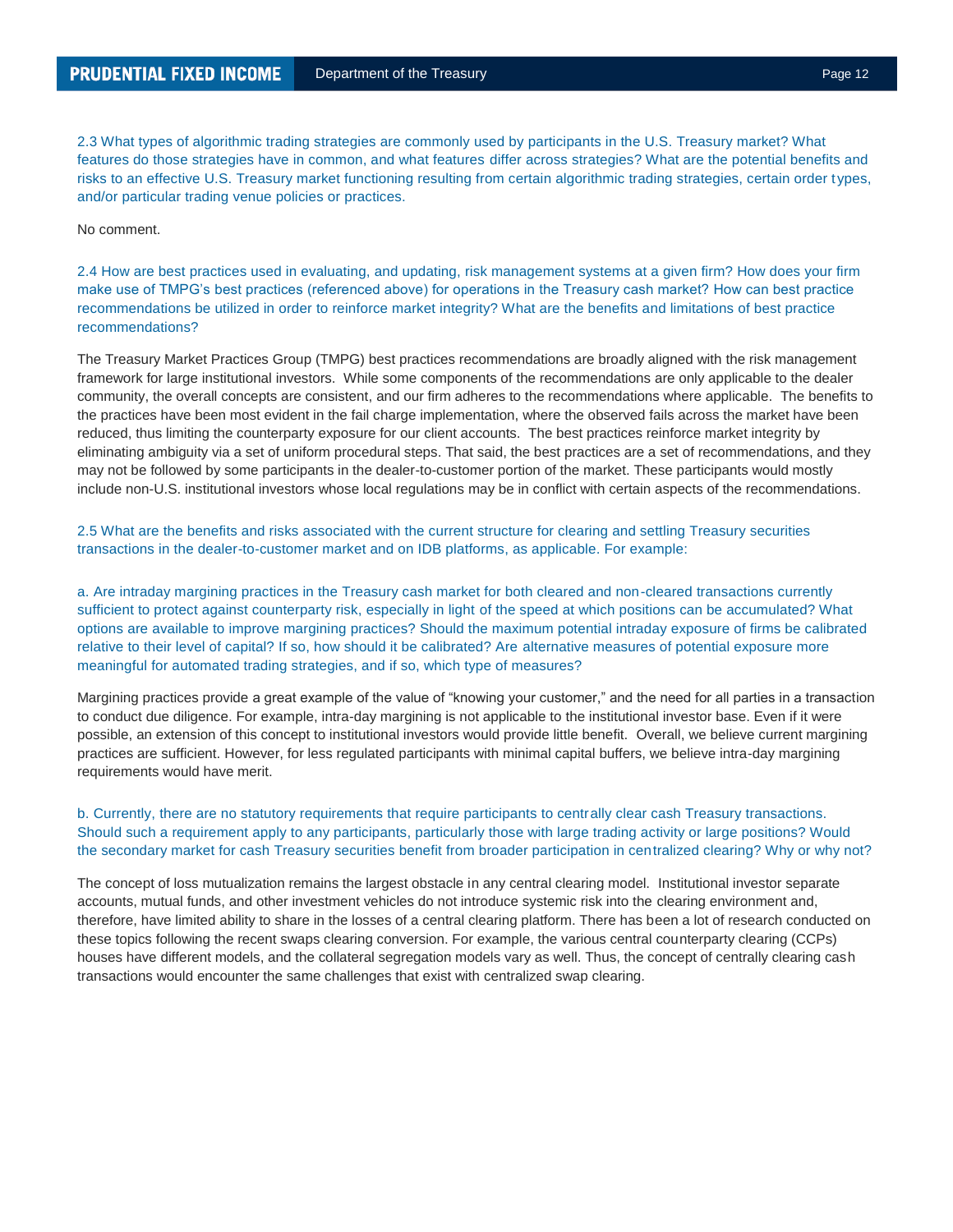2.6 Many of the standards applicable to U.S. securities, commodities, and derivatives markets are not applicable to the U.S. Treasury cash market. Which differences, if any, should be addressed and how should standards be aligned? How will these affect the cost of accessing or participating in these markets, as well as of transacting in these markets? Would there be any implications to U.S. federal government borrowing costs? In addressing these questions, please consider the dealer-tocustomer market, trading on IDB platforms, and the futures market, as applicable. In addition, please consider the following:

a. What implications would a registration requirement for firms conducting certain types of automated trading, or certain volume of trading, in the U.S. Treasury market have on market structure and efficiency, investor protection, and oversight?

A registration requirement for firms using high-frequency trading tactics would improve market structure and efficiency, investor protection, and market oversight. Although the registrants will incur some additional costs, the benefits would outweigh the costs for the broader market.

b. Should firms that conduct certain types of automated trading, or certain volume of trading, in the U.S. Treasury market be subject to capital requirements, examinations and supervision, conduct rules, and/or other standards? What would be the implications of each?

Yes, we believe these firms should be subject to the proposed standards. Indeed, many other market participants are already subject to these requirements, particularly those entities designated as Systemically Important Financial Institutions (SIFIs). Subjecting PTFs to the proposed standards would create a more level playing field across the Treasuries markets.

2.7 Should self-trading be expressly prohibited in the cash Treasuries market? Does self-trading provide any benefits to the markets? Are there risk management tools, either at trading firms or at trading platforms, which can effec tively reduce levels of self-trading and improve trading efficiencies?

No comment.

# **Questions for Public Comment**

We request comment on the questions below. The questions in this section of the RFI seek information about which U.S. Treasury market data the official sector should have regular and ongoing access to. We are also interested in views regarding the potential for additional coordination across futures and cash markets, as well as interest rate swaps and options. These questions relate to the provision of U.S. Treasury market data to the official sector. Accordingly, while there may be considerations regarding data dissemination to the public that may be relevant to the answers to the questions posed in this section, those considerations should not factor into the answer to these questions (unless otherwise noted), but should be addressed, to the extent applicable, in Section IV.

3.1 To what extent can trading practices in U.S. Treasury cash and futures markets be effectively monitored using only transaction and/or order data from one, not both, of those markets? Is it necessary for regulators to have visibility across all U.S. Treasury cash and derivative markets in order to more effectively monitor and oversee trading behavior in any one market? What aspects of U.S. Treasury market monitoring require data collection across cash and derivatives markets?

The cash and futures markets are inherently integrated and both are widely used by market participants, so each needs to be monitored. While some investors may strictly use one market and not the other, only monitoring one market may miss some trading practices that influence market developments. In addition, if participants know that only one of these markets is being monitored, entities seeking to avoid regulatory attention could migrate to the unmonitored market. In general, data collection should include security identifiers, transaction sizes, and transaction price for both the cash and futures markets.

3.2 What frequency and type of additional data reporting to the official sector is necessary for it to effectively monitor functioning of the U.S. Treasury markets, including cash, futures, and financing markets? What level of data granularity is necessary for sufficient monitoring to be performed (e.g., transaction data, inventories or positions, order book data, and other additional data) across venues?

Generally, all transactions should be reportable to the official sector. Transaction level data, including instrument, size, and price, should provide a sufficient level of granularity.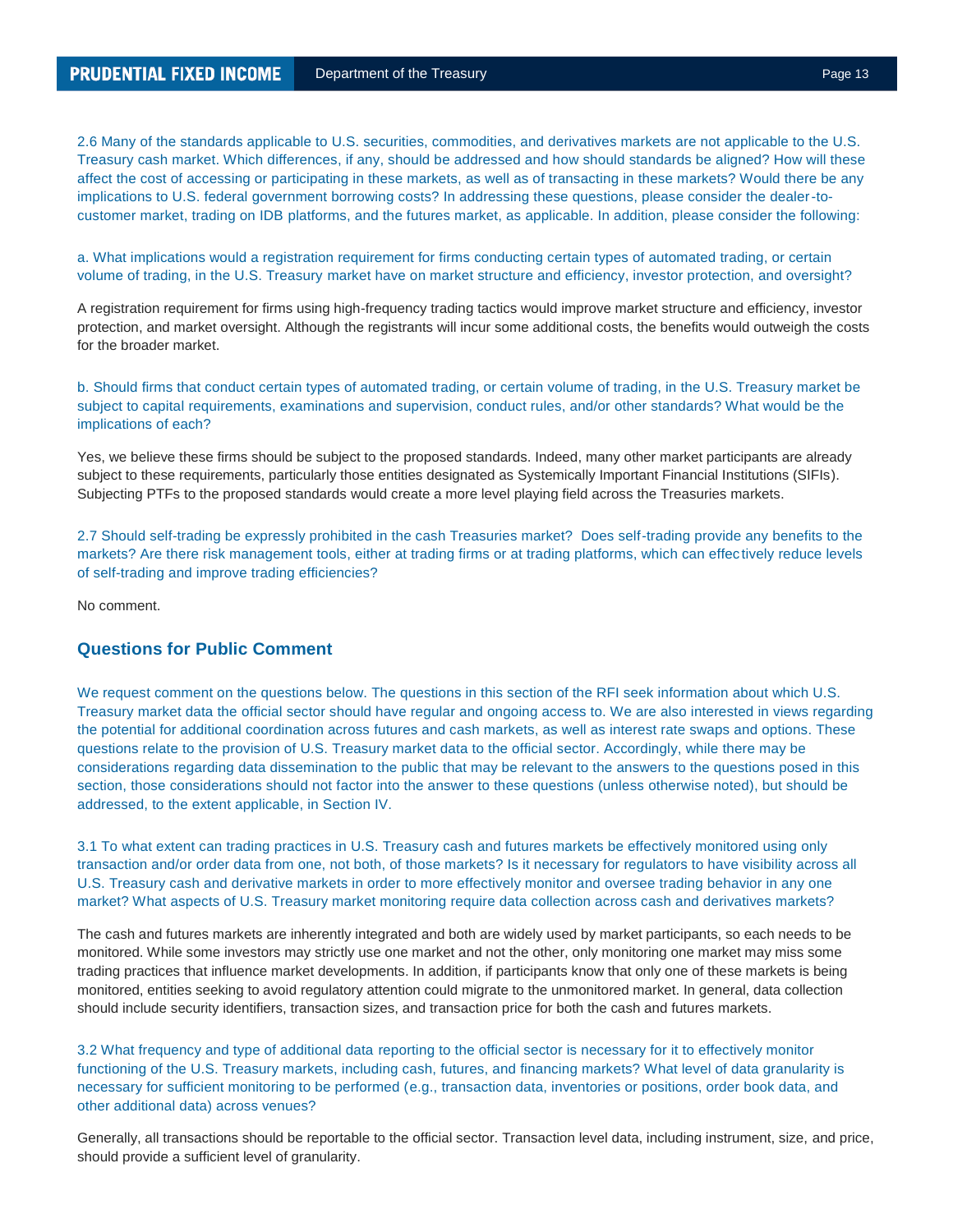a. Should all transactions in securities issued by Treasury be subject to reporting or should reporting be limited to secondary market transactions, on-the-run benchmark issues, or some other subset of securities?

We believe all securities transactions should be reportable.

#### b. Should repurchase agreement transactions be reportable?

We believe that repurchase agreement transactions should be reportable.

3.3 What criteria should be used to determine who should report to the official sector? Should both counterparties (buyer and seller) be required to report a trade or is one-sided reporting preferable? Should reporting requirements depend on the platform or execution method? Should only a subset of participants, such as brokers, dealers, futures commission merchants (FCMs) and commercial bank dealers be required to report transactions? Should other parties to a transaction, such as banks and PTFs, be required to report? Should trades executed on automated trading venues be reported by those venues and not the individual brokers, dealers, FCMs, bank dealers, etc. transacting on such venues?

One sided reporting would be preferable. Ideally, this should be done by the broker/dealer and not based on the entity that bought or sold the security. For small investment firms, reporting trades may not be economically feasible, and dealers already have the infrastructure in place.

In addition, our experience with the reporting requirements mandated by European Market Infrastructure Regulation underscores the administrative burden—with no apparent benefit—of dual reporting regulations.

We believe that reporting for the financing market should be done at the primary dealer level, and they should report all trades bilateral, tri-party and GCF. Smaller broker dealers and most other market participants do not have the scale or resources to report all financing trades, and reporting could place them under an undue burden. As previously indicated, primary dealers already have the infrastructure in place to complete this type of reporting. Capturing all primary dealer activity, in addition to the data already collected by the Fed on tri-party and GCF repo, should capture most of the activity in the financing market.

# 3.4 Should transaction reporting include identifiers for categories of end investors? What are the costs and benefits of this approach? What alternatives should be considered to permit monitoring of positions and market activity?

The burden of transaction reporting should lie with the primary dealers, and end investors should not be subject to such requirements.

3.5 For those instruments subject to official sector reporting requirements:

a. Should all transactions be subject to the same reporting time requirement? Are the answers different for different types of transactions or instruments?

We believe all trades should be subject to the same reporting requirements.

b. Should cross market transactions have special indicators to link the different legs of the transactions?

No comment.

c. Are there specific trades and/or trading strategies that should be considered for additional identification to ensure that regulatory organizations can accurately interpret the data (similar to Dollar Rolls or Stipulations on deliverable collateral in mortgage to-be-announced trading)?

If the official sector deems that certain identifiers would assist in accurately interpreting the data, then they should be considered.

d. Are there other industry practices and/or special situation information that should be considered for reporting?

We believe the reporting model should be congruent with OTC derivatives reporting.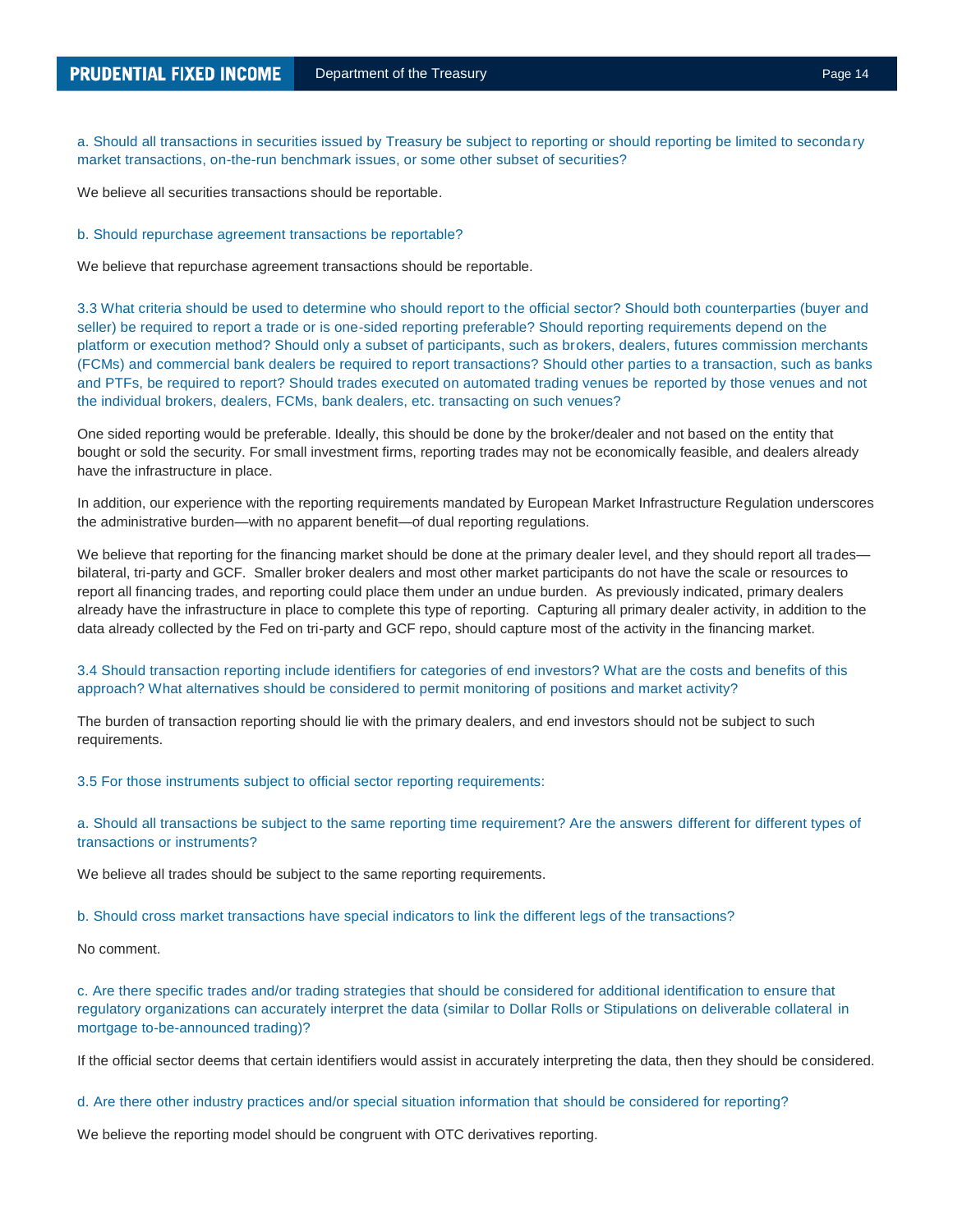e. Should trade allocations be reported? Are there any special pricing issues that should be considered (e.g. mark ups, commissions, ATS fees) or is dollar price adequate for determining the price of the trade?

We believe that trade allocations should not have a reporting requirement as it would necessitate a significant burden on end users. Rather, we believe dollar price is adequate for determining the price of the trade.

#### f. Should settlement date and/or other settlement terms be reportable?

In our opinion, we believe all trade dates and settlement terms should be reported.

g. Are there any special considerations/conditions for determining the time that a trade is executed? Does this differ across trade types or venues?

The time of a trade can be an important consideration as a large trade during the overnight trading session may be considered a small trade during New York trading hours. Indeed, minimum sizes on block futures trades overnight are lower than those during New York trading hours.

h. Should transactions executed on an ATS and/or in response to an electronic RFQ be identified as such? Should the specific ATS and/or RFQ platform be identified as part of the transaction report? Are there unique characteristics of such transactions that should be identified? Should the order type giving rise to a particular execution be captured? Are there an y other unique methods of transacting in the Treasury market that should be identified?

We do not consider the method of transaction as an important factor for reporting. Specifically, trades on request-for-quote platforms tend to be smaller in size and additional transparency on these trades will seemingly offer little benefit to the market as a whole.

## i. Should transaction counterparties be identified uniquely or categorized by counterparty type? If the latter, what counterp arty types should be identified? Are there generally accepted definitions for these categories of counterparties?

In our opinion, transacting counterparties should be identified by type and not by unique identifiers. Counterparty identification could hurt liquidity as counterparties conducting large trades may be reluctant to trade if they know the rest of the market could recognize that they entered a large position and have the inability to warehouse the position for a long period of time.

If additional information is needed due to possible market manipulation, data can subsequently be examined to identify the counterparty uniquely. For example, if a specific Treasury issue is in high demand, the regulators could request a position report. For on-the-run reporting, the category types used in the CFTC's Commitment of Traders report would be appropriate for the approach stated above.

j. For transactions that are already subject to reporting requirements to the official sector, are there particular data standards or identifiers that should be used for the reporting of transactions in the Treasury cash market to aid harmonization? What transmission protocols, data standards and identifiers should be utilized to enhance authorities' ability to integrate data, share information and cooperate on analysis, for both existing and new data reporting?

For transactions that are already subject to reporting requirements, Dodd-Frank derivatives reporting requirements could be a useful model in the harmonization of trade reporting.

k. Should the identification of registered market participants be ''normalized'' across U.S. Treasury cash and futures transactions such that there is a consistent and unique moniker used to identify each individually registered entity?

No comment.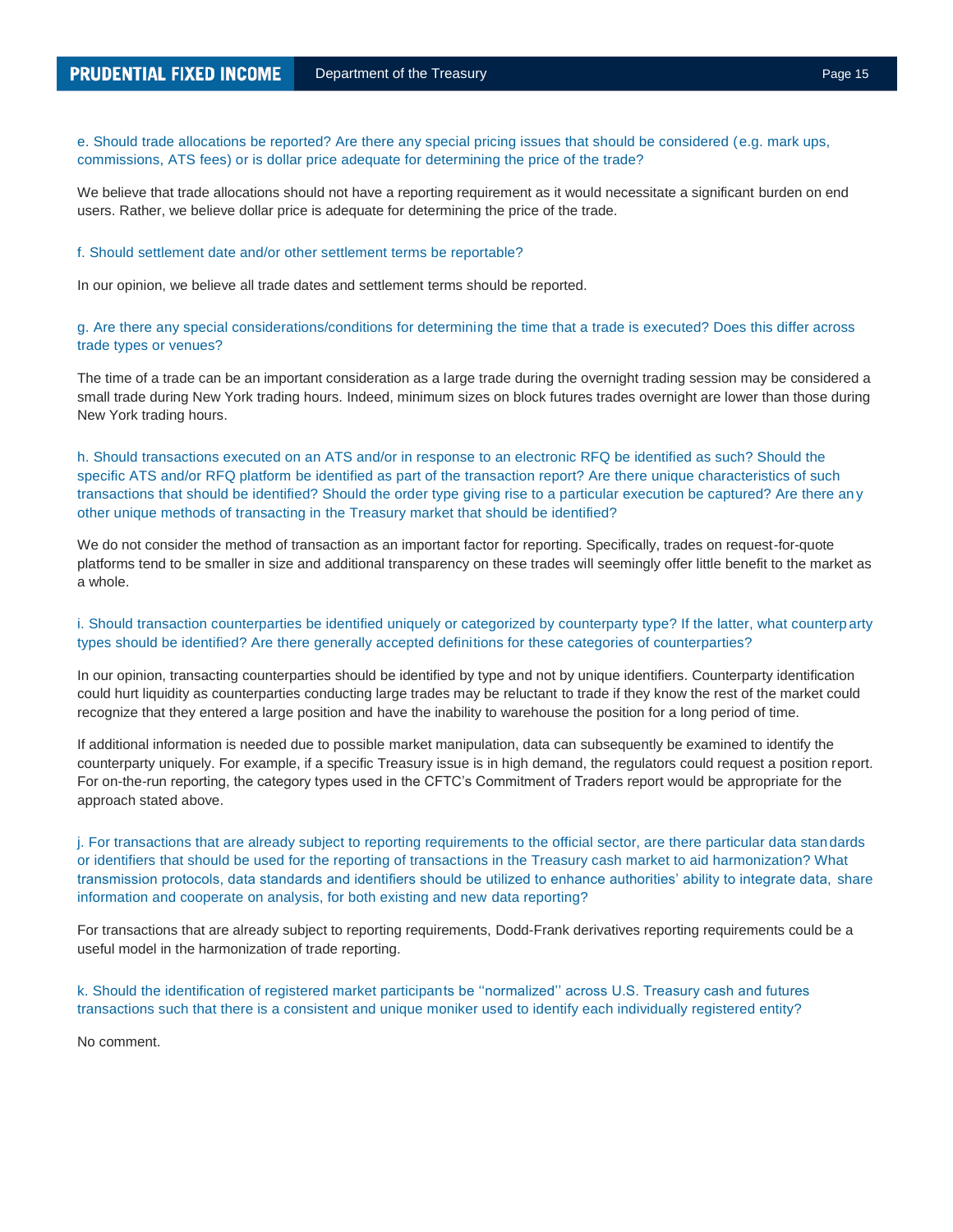3.6 For those securities subject to official sector reporting requirements:

a. Should quotes and/or orders be reported? If so, should special consideration be made for certain types of quotes and/or orders (e.g., electronically submitted orders versus voice orders versus RFQ)? Are there any special considerations when defining an order and/or quote? How will these special considerations affect the ability of the official sector to analyze acti vity in the Treasury cash markets?

We believe that quotes and orders should be reported as this may reveal how the price and quantity for orders may change while they are live. Electronic orders are more easily monitored than voice orders. The reporting of quotes being submitted for Treasury securities could allow the official sector to monitor the validity and dependability of liquidity being presented on electronic trading platforms.

b. Should transactions, quotes, and/or orders be reported on a real time basis? If not, what should be the reporting standard ? How should orders that are executed over multiple days be handled? Are there other special considerations when defining the time of an order?

In our opinion, the order should be reported 24 hours after it is filled or cancelled.

c. Are there additional elements that are important for regulators to understand beyond the categories of quote/order originator, price, size and time of the order (e.g., inventory or position data)? Should the type of an order or any special order instructions be collected? Should all order changes be reported? Is the answer different for electronically submitted versus voice submitted orders?

In addition to order data, position data is also important to collect as it may determine if a market participant is trying to manipulate a security. Changes in the price and/or quantity for the orders should be monitored as well.

d. Should the submitter of a quote and/or order be identified uniquely or categorized by counterparty type? If the latter, wh at counterparty types should be identified? Are there generally accepted definitions for these categories of counterparties?

In our opinion, the submitter of a quote and/or order should be identified by type and not by unique identifiers.

3.7 Is it appropriate to have transactions, orders, and quotes time stamped at a certain clock precision (e.g., microsecond) level? Are the answers to these questions different for different types of transactions (e.g., electronic or voice) or different products (e.g., Treasury bills, notes, bonds, on-the-runs, off-the-runs, cash, or futures)? Would the answer be different for trade reporting, quote reporting, or order reporting? Would the answer be different for different categories of market participants?

Time stamping transactions, orders, and quotes at a certain clock precision would only be possible for electronic trades. This could include trade reporting and order reporting for all Treasury-related products, which would mostly pertain to HFTs and PTFs. This level of reporting would be too difficult for voice information.

3.8 Do commercial bank dealers and broker-dealers have technology infrastructures and order/execution handling in place to report trades on a continuous basis?

No comment.

3.9 As the official sector begins to collect additional data on the cash U.S. Treasury market, what operational or market factors should be assessed? Are there particular negative consequences from the implementation of data collection? If so, what are they and why do they arise?

A major operational issue is the cost involved with the data collection. It raises the question of whether the technology is available to report without incurring significant costs. In general, the cost to provide data and answering inquiries about the data are the negative consequences of reporting.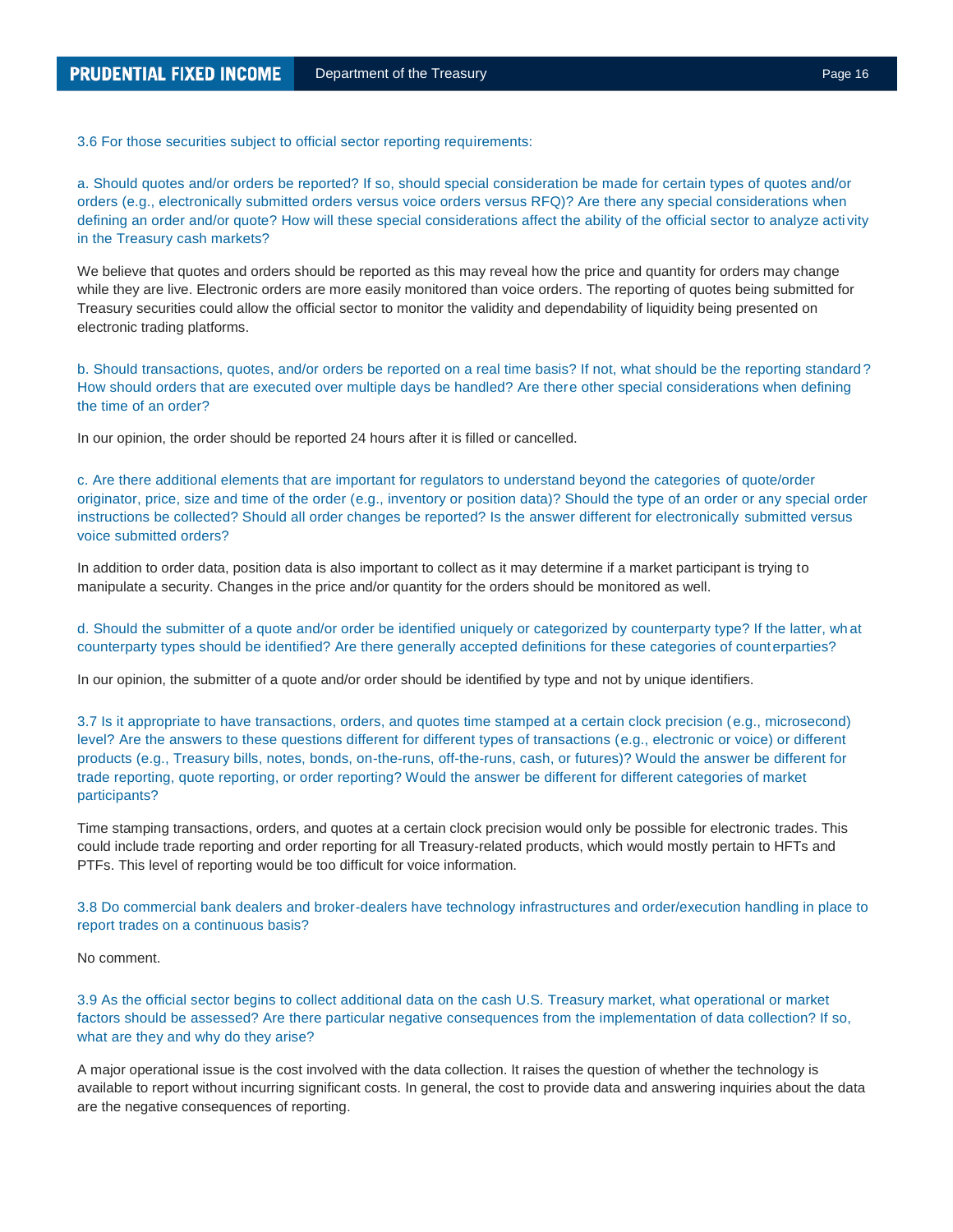a. The official sector may consider different methods for receiving transaction data from Treasury markets. For instance, it may rely on existing reporting regimes, or it may seek to build an alternative reporting system. If the latter, what alternative reporting system should be used? What are the costs and benefits with these different approaches? Would one approach impose fewer burdens on reporters than others? If so, why and by how much?

No comment.

b. Would one approach impose fewer burdens on smaller reporters than another? If so, why and by how much?

No comment.

c. Is the answer different for trades, orders, quotes, or execution methods?

No comment.

3.10 What additional infrastructure would be necessary for market participants to begin reporting comprehensive U.S. Treasury market transaction data? Should reporting requirements be phased in? If yes, how and why? Does phasing affect the cost of implementation for market participants? What transmission protocols, data standards and identifiers should be utilized to minimize reporting burdens?

Our experience with the regulatory reforms that have been implemented in recent years indicates that phased approaches to any changes provide the best chance for smooth implementation, and phasing does not typically affect implementation costs. Longer time horizons, clear reporting protocols, and the ability to leverage existing market infrastructure are all key steps toward efficiently implementing changes. For example, the ability to leverage the "Legal Entity Identifier (LEI)," is a data element that could remain consistent across specific reporting regimes. Additionally, clearly defined data standards that are widely used across the industry are critical to minimizing the operational burden for any reporting regime that may be implemented.

## 3.11 Will the requirement to report transactions in the Treasury markets affect competition in this market? Who would be affected and how? What data or empirical evidence support this position?

As it pertains to the swap market, data can show the reaction of swap spreads the morning after a risk-off event, as duration receivers need to utilize a swap executing facility (SEF) in order to initiate interest-rate swap positions. The swap transaction has to be shown to a minimum of three dealers and is immediately reported to the swap data repositories. Therefore, the competition may immediately know what positions are being warehoused by competitors. This may make it difficult for a swap dealer to provide liquidity and could lead to additional volatility as well as wider bid/ask spreads.

#### **Questions for Public Comment**

We request comment on the questions below. We are interested in the appropriate level and form of data about Treasury market activity that should be made available to the public. This includes use of transmission protocols, data standards and identifiers to facilitate the public's ability to link and integrate data.

4.1 Is the publicly available information for U.S. Treasury market trading activity sufficiently transparent to foster an efficient, healthy, and liquid market? What changes to public reporting would be most advisable, if any, including the use of data standards and identifiers?

We consider the publicly available information for U.S. Treasury market trading as sufficiently transparent. As an end user, we see little benefit in disclosing actual transactions. It is incumbent upon those who need to source liquidity—due to transaction sizes that are larger than the social dealing size—to, over time, find some other means for assessing liquidity available in the market. This real-time disclosure can actually be damaging in that it hinders the ability of the market maker to clear risk, thereby leading to even wider bid/offer spreads than otherwise would be required for the initial, end-user transaction.